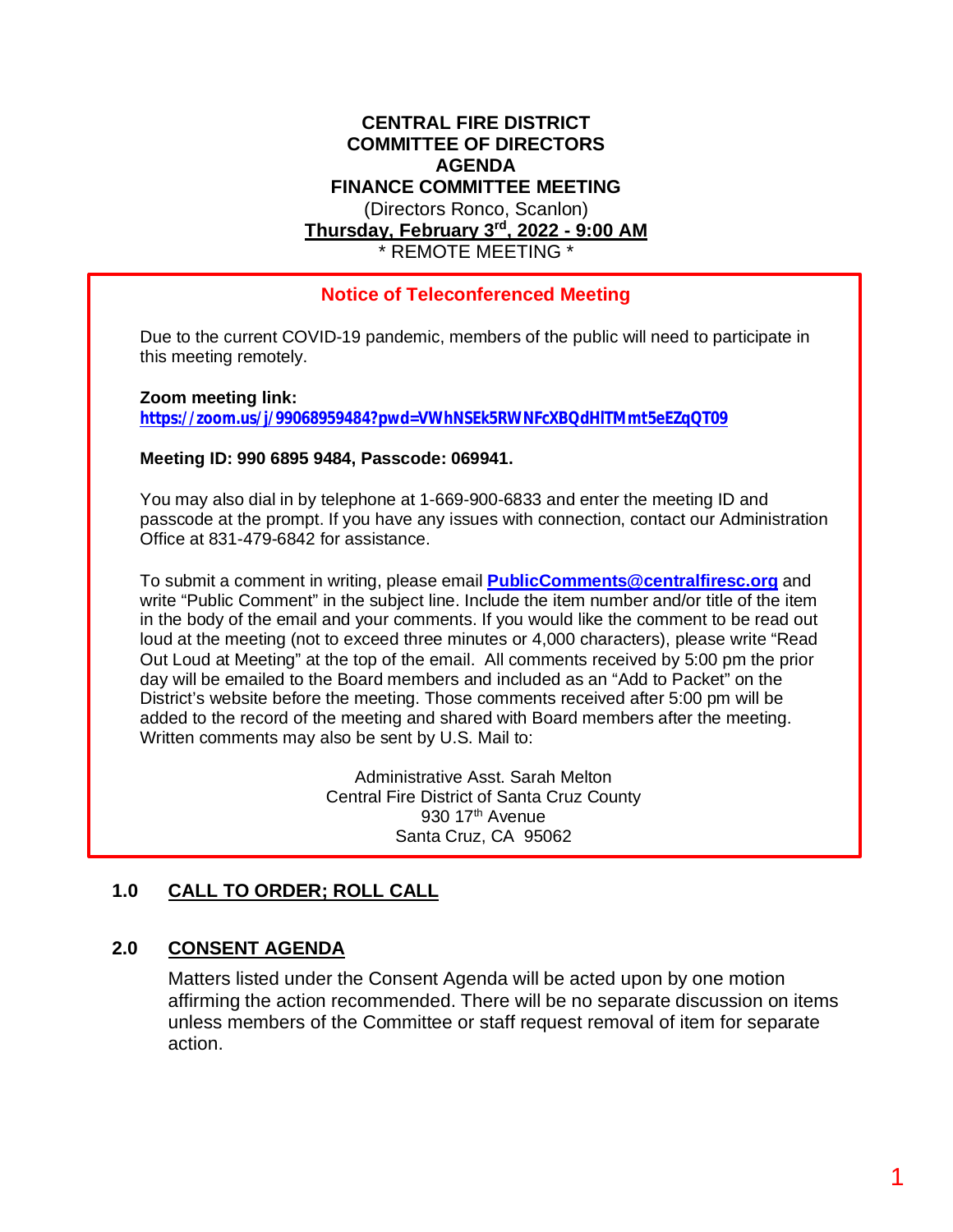Public Comment on Consent Agenda: This is the time for members of the public to address the Committee on items that are on the Consent Agenda. Oral presentations should ordinarily not exceed 3 minutes per person.

2.1 Approve Minutes of Central Fire District Finance Committee Meeting on September 2, 2021

Motion to Approve Consent Agenda

## **3.0 ORAL COMMUNICATIONS**

This is the time for the public to speak on items within the Committee's responsibility, but which are not on this agenda. There can be no substantive discussion by the Committee of items not publicly noticed on the agenda. The Committee may refer such nonagendized matters to staff or may consider deferring such items to future meetings after public notice is provided.

The public should speak to the Committee on items appearing on the agenda when the Chair calls for public discussion of the item.

- 3.1 Public Oral Communications
- 3.2 Staff Oral Communications
- 3.3 Committee Oral Communications

## **4.0 NEW BUSINESS**

All items listed in New Business are intended to provide an opportunity for public discussion of each item listed. The following procedure pertains to each New Business Item: 1) Board/Staff Member Explanation; 2) Committee Questions; 3) Public Comment; 4) Committee Deliberation; 5) Decision.

4.1 Fiscal Year 2021-22 Mid-Year Budget – Finance Director Nancy **Dannhauser** Discussion/Action

## **5.0 ADJOURNMENT**

Note: The Committee Chair requests that if you have any questions or wish clarification or additional information about any item on the agenda or contained in the attached materials, to please call the Fire Chief at (831) 479-6842 before the meeting. Information regarding items on the agenda may be reviewed at our business office located at 930 17<sup>th</sup> Avenue, Santa Cruz, California 95062, or you may view the agenda on our website at *[www.centralfiresc.org](http://www.centralfiresc.org/)*.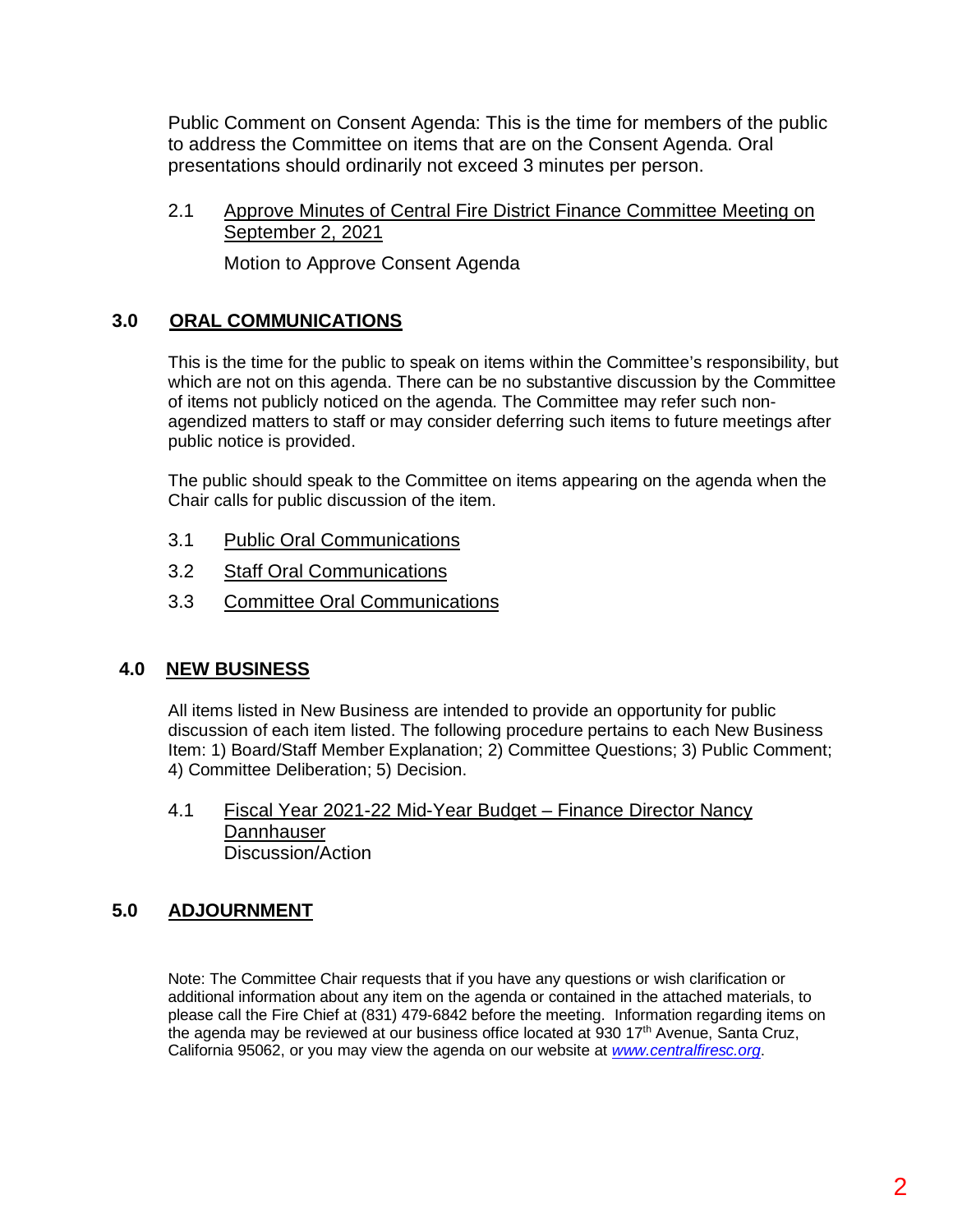#### **CENTRAL FIRE DISTRICT COMMITTEE OF DIRECTORS MINUTES FINANCE COMMITTEE MEETING** (Directors Ronco, Darbro) **Thursday, September 2nd, 2021 at 9:00 A.M.** Administration Office – 930 17<sup>th</sup> Avenue, Santa Cruz

## **Notice of Teleconferenced Meeting**

Pursuant to Governor Newsom's Executive Order N-25-20 regarding COVID-19, members of the Central Fire District Board of Directors and staff are strongly encouraged to participate in this meeting by teleconference. **To reduce the spread of COVID-19, members of the public are encouraged to listen to the meeting from their homes via teleconference by calling 1 (646) 749-3335 and entering Access Code 128-409-589, or connecting to the meeting online via their computer, smart phone or tablet at the following link: https://global.gotomeeting.com/join/128409589**

Any Directors, staff or public not able to attend by teleconference and choosing to attend the meeting in person will be required to maintain appropriate social distancing, wear masks, use provided hand sanitizer and remain a minimum of 6' apart. Those experiencing any flu-like symptoms, fever, or recent positive COVID-19 test results may not attend the meeting in person.

To submit public comments during the meeting, email **PublicComments@centralfiresc.org** and write "Public Comment" in the subject line. Include the item number and/or title of the item in the body of the email and your comments. Submitted comments will be read out loud at the meeting (not to exceed three minutes or 4,000 characters).

## **1.0 CALL TO ORDER; ROLL CALL**

Chair Darbro called the meeting to order at 9:11 a.m. In attendance were Assistant Chief Nee, Administrative Assistant Melton and Finance Director Dannhauser. Director Ronco was absent.

There was no public comment.

## **2.0 CONSENT AGENDA**

Matters listed under the Consent Agenda will be acted upon by one motion affirming the action recommended. There will be no separate discussion on items unless members of the Committee or staff request removal of item for separate action.

Public Comment on Consent Agenda: This is the time for members of the public to address the Committee on items that are on the Consent Agenda. Oral presentations should ordinarily not exceed 3 minutes per person.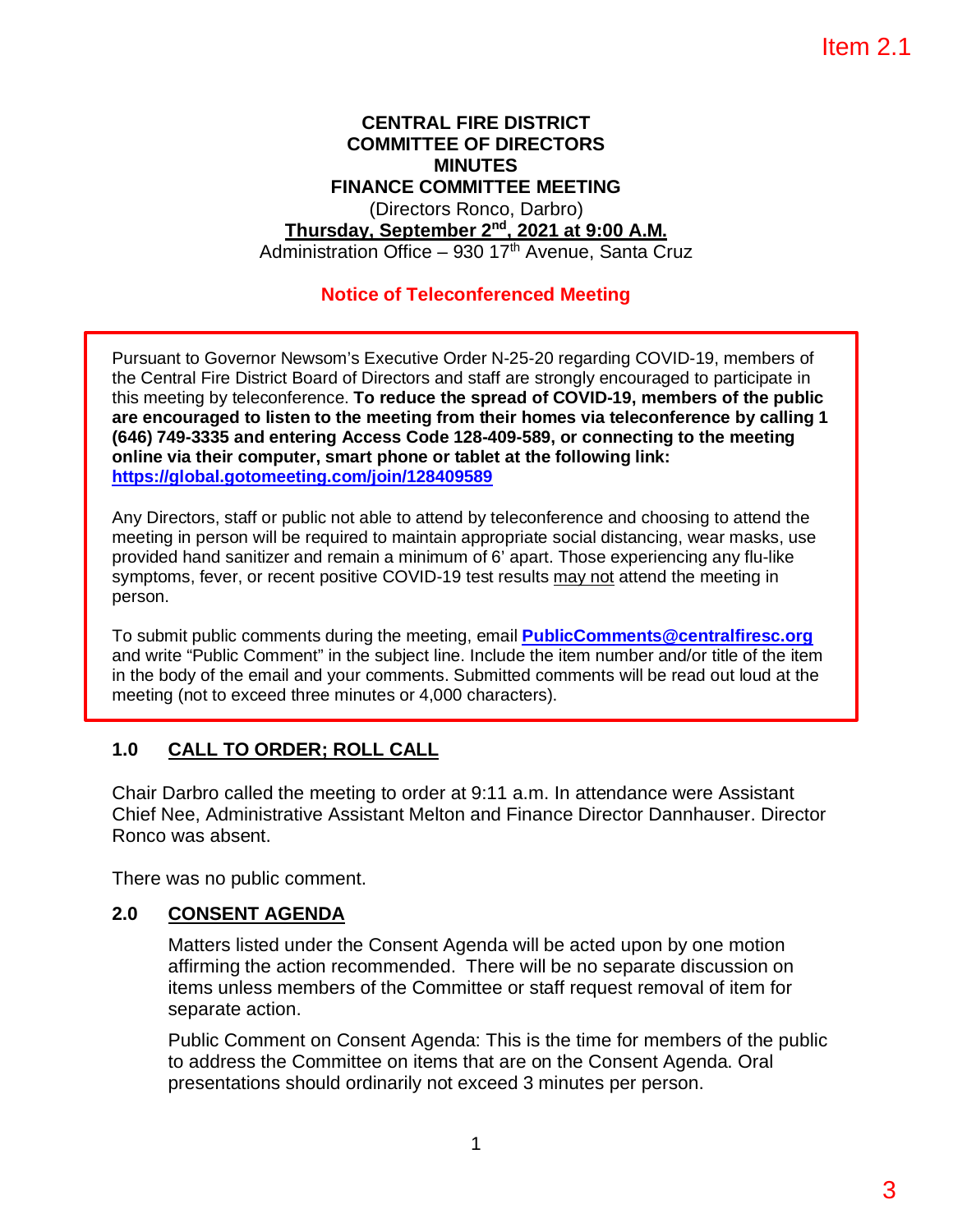#### 2.1 Approve Minutes of Central Fire District Finance Committee Meeting on June 3, 2021

Motion to Approve Consent Agenda

## **Director Darbro made a motion to approve the Consent Agenda.**

The motion passed with 1-Aye; Director Ronco was absent.

## **3.0 ORAL COMMUNICATIONS**

This is the time for the public to speak on items within the Committee's responsibility, but which are not on this agenda. There can be no substantive discussion by the Committee of items not publicly noticed on the agenda. The Committee may refer such nonagendized matters to staff or may consider deferring such items to future meetings after public notice is provided.

The public should speak to the Committee on items appearing on the agenda when the Chair calls for public discussion of the item.

## 3.1 Public Oral Communications

There was none.

#### 3.2 Staff Oral Communications

There was none.

#### 3.3 Committee Oral Communications

There was none.

## **4.0 NEW BUSINESS**

All items listed in New Business are intended to provide an opportunity for public discussion of each item listed. The following procedure pertains to each New Business Item: 1) Board/Staff Member Explanation; 2) Committee Questions; 3) Public Comment; 4) Committee Deliberation; 5) Decision.

#### 4.1 (A, B & C) Review of Aptos/La Selva Fire and Central Fire FY 2019-20 Audited Financial Statements – Finance Director Nancy Dannhauser Discussion/Action

Finance Director Dannhauser gave an overview of the summary of the audited financial statements for Aptos and Central for Fiscal Year 2019/2020; advised that the audit is done with two different methods: Government Fund which shows the District's current assets and liabilities and notes the District's ability to pay its bills, and Government-Wide, which includes noncurrent assets and long term liabilities, such as pensions and OPEB liabilities; advised that as of June 30, 2020, that Aptos' Government Balance \$10.3 million; advised that the District's Government-Wide position was a negative \$4.5 million; advised that District's net position decreased by \$2.7 million due to the District's increase in OPEB liability as a result of the District offering additional benefits, as well as an increase in the pension liability and compensated absences; mentioned that this alignment with Central's benefits was a one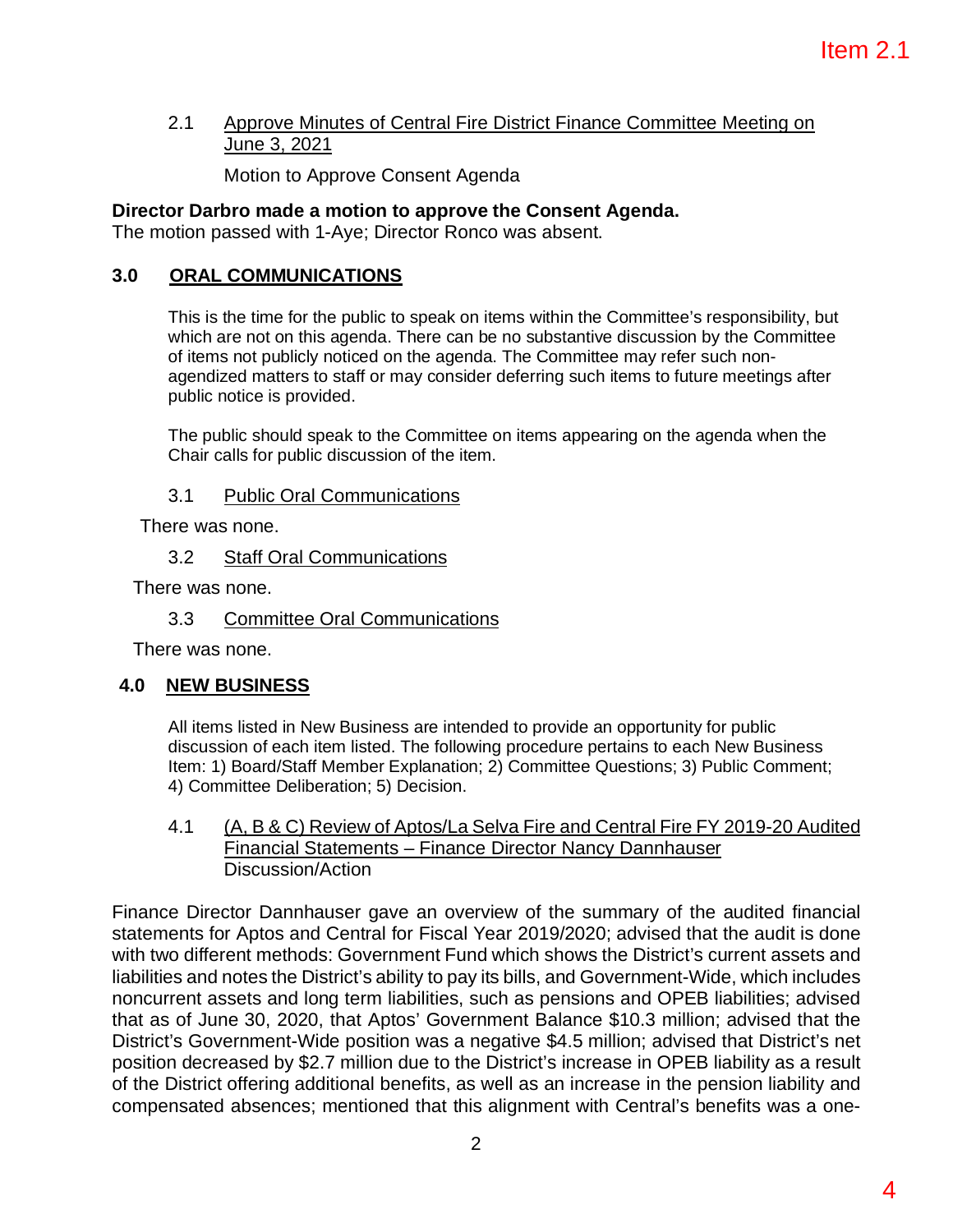time thing; advised that as of June 30, 2020, that Central's Government Balance was \$15.4 million, and reported a Government-Wide position of a negative \$14.6 million; and, advised that the District's net position decreased by a negative \$642,167, due to an unfavorable change in accounting for pension liability, OPEB, and compensated absences – basically the difference between cash basis verses accrual basis accounting.

Discussion ensued.

Finance Director Dannhauser advised that that there will actually be three audits for 2020/2021, which will provide a better idea of where the new District is financially; advised that she believes that the financial results will be better; and, advised that staff recommends accepting the Audited Financials and move the item along to the full Board for review and approval.

Director Darbro made a motion to Approve the Aptos/La Selva Fire and Central Fire FY 2019/2020 Audited Financial Statements and move the item to the full Board for review and approval.

## **The motion passed with 1-Aye; Director Ronco was absent.**

4.2 (A & B) Review of Fiscal Year 2021-22 Final Budget – Finance Director Nancy **Dannhauser** Discussion/Action

Finance Director Dannhauser gave an overview of the Fiscal Year results for 2020/2021 on a Budget to Actual comparison; advised that Aptos was budgeted at a surplus of \$33,889, but the actual results came in at a surplus of \$1.6 million due to less anticipated spending with projects being carried over and re-budgeted for this fiscal year; advised that Central's budget reflected a deficit of \$414,705, but the actual results came in at a surplus of \$3.5 million, due to a significant amount of unanticipated revenue relating to Redevelopment Agency ("RDA") residual income – which was due to a recent court decision, *City of Chula Vista v. Sandoval* - there was a change in the calculation for the distribution of residual income left in the RDA property tax trust fund after all obligations are paid each year; advised that on a consolidated basis, the Districts spent \$5.5 million less than budgeted, with a total carryover or surplus of \$5.1 million; advised that the changes from the Preliminary Budget verses the Final Budget were based on actual results from the prior year and actual expenditures through August 2, 2021; advised that the Revenues are projected at \$39.2 million, Expenditures at \$38.7 million, and that will result in a total Budget surplus of \$576,096 for Fiscal Year 2021/2022; advised that the projected Ending Fund Balance is \$26.2 million; advised that Operation's revenue increased \$2.7 million, which was offset by \$356,750 in expenditures due to an increase of \$300,429 in salary and benefits; advised that Fleet Services' revenues increased by \$92,767, due to actual revenue trends which decreased the District's projected subsidy from 33% to 26%; advised that Capital Outlay had a decrease of \$308,750, due to moving expenditures for the Type 3 Engine to the next fiscal year; advised that overall, the Preliminary Budget was projected at a deficit of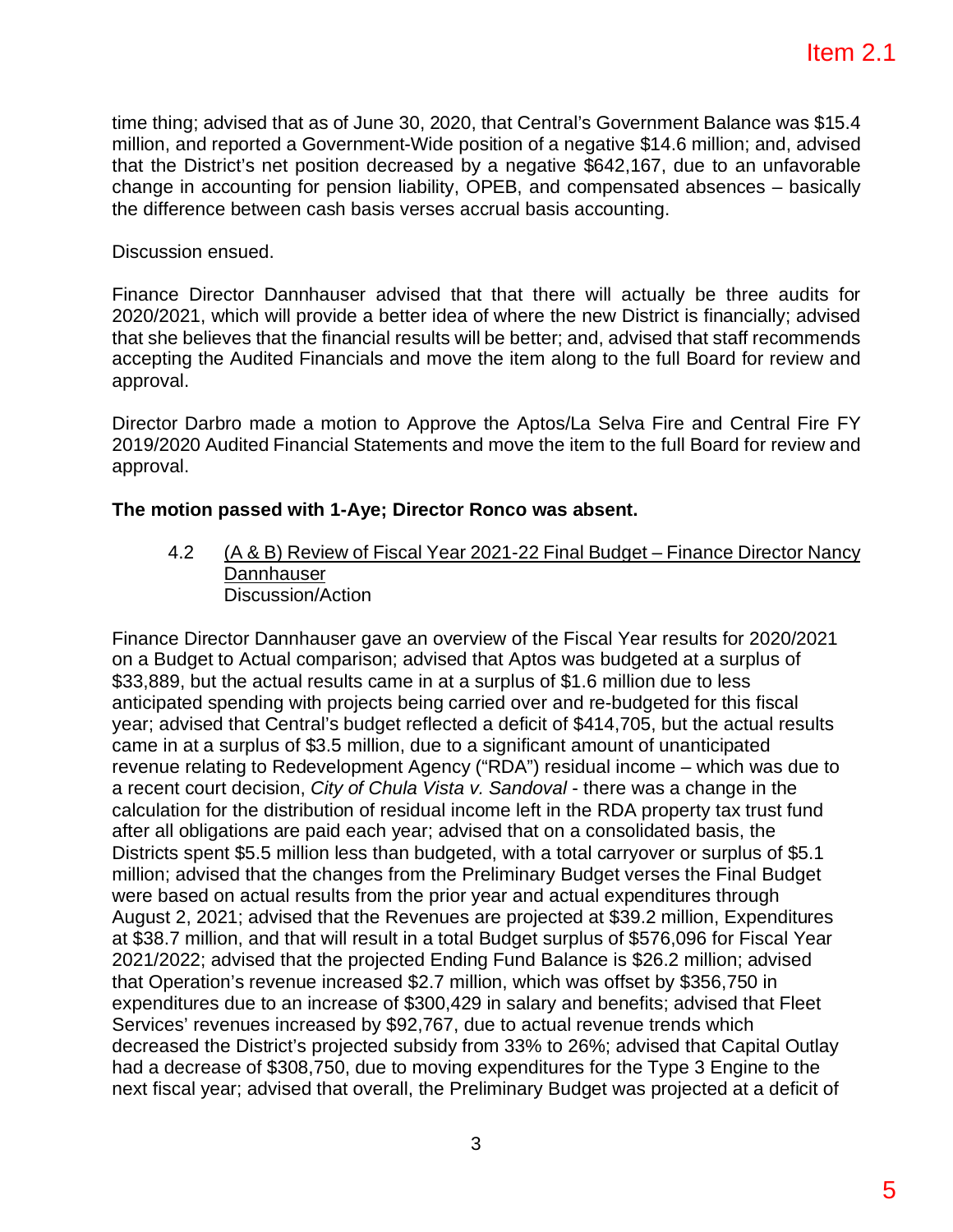\$2.1 million, due to capital purchases, but with the additional property tax revenue, the Final Budget is projected at a surplus of \$576,096; advised that in the District's five year forecast, the projected ratio is projected to be 83.32% in Fiscal Year End 2022; advised that the incremental decrease is projected to be 81.47% in Fiscal Year End 2027, due to the increase in revenue projected at 4% for the next two years and then a decrease to 2% in year 5 – which does not include any future COLA's, but does forecast an increase in pensions, healthcare and workers compensation costs; and, advised that the recommendation is to approve the Fiscal Year 2021/2022 Final Budget and move the item to the full Board for review and approval.

Discussion ensued regarding the calculation of salaries and benefits as a percentage of recurring revenue.

There was no public comment.

Chief Walbridge complimented and thanked everyone in the Finance Department for all of their hard work and organization.

Director Darbro made am motion to Approve the Final Budget for Fiscal Year 2021/2022 and move the item to the full Board for review and approval.

#### **The motion passed with 1-Ayes; Director Ronco was absent.**

#### **5.0 ADJOURNMENT**

The meeting was adjourned at 9:29 a.m.

This will certify that the foregoing is a true copy of discussions during the Central Fire District Santa Cruz County Finance Committee Meeting held on September 2, 2021, as prepared by me.

Dated:  $\Box$ 

Donna J. Steward Recording Secretary

ATTEST:

\_\_\_\_\_\_\_\_\_\_\_\_\_\_\_\_\_\_\_\_\_\_\_\_\_\_ Committee Chair

Note: The Committee Chair requests that if you have any questions or wish clarification or additional information about any item on the agenda or contained in the attached materials, to please call the Fire Chief at (831) 479-6842 before the meeting. Information regarding items on the agenda may be reviewed at our business office located at 930 17<sup>th</sup> Avenue, Santa Cruz, California 95062, or you may view the agenda on our website at *www.centralfiresc.org*.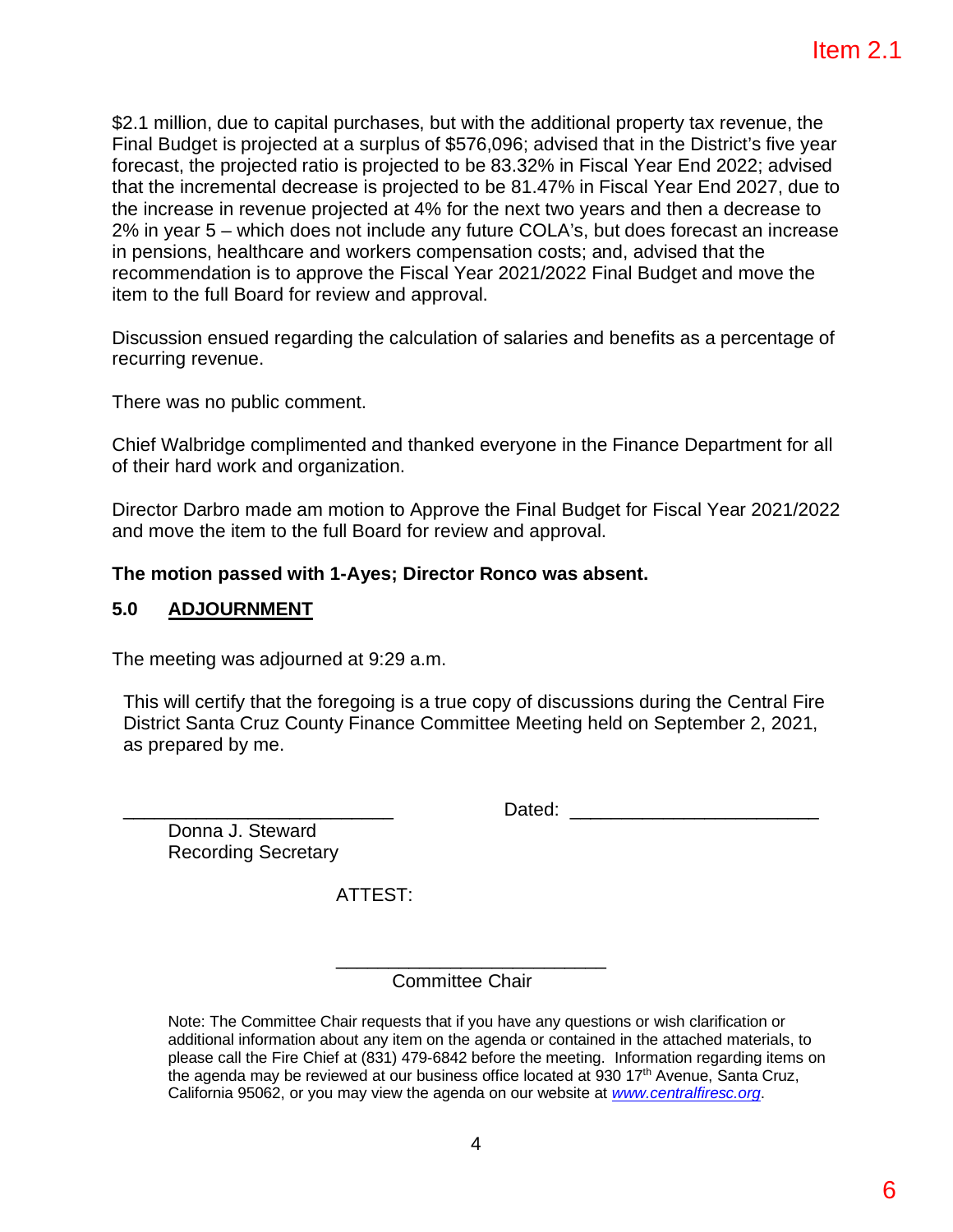

**CENTRAL FIRE DISTRICT**

**of Santa Cruz County**

# **STAFF REPORT**

Date: February 3, 2022

To: Central Fire Finance Committee

From: Finance Director Nancy Dannhauser

Subject: I. Approval of FY 2021-22 Mid-Year Budget II. Review of 5 Year Forecast as of FY 2021-22

## **I. APPROVAL OF FISCAL YEAR 2021-22 MID-YEAR BUDGET**

**Proposal:** Presented for your approval is the Fiscal Year 2021-22 Mid-Year Budget.

*Below are highlights of the proposed Mid-Year Budget:* Revenues for FY 2021-22 is projected at \$41 million Expenditures for FY 2021-22 is projected at \$39.9 million Results in a total budget surplus of \$1.1 million for FY 2021-22. Projected ending fund balance is \$32.8 million.

| FISCAL YEAR 2021-22                  |                                            |            |                  |              | <b>CAPITAL</b> |    |            |
|--------------------------------------|--------------------------------------------|------------|------------------|--------------|----------------|----|------------|
| <b>BUDGET SUMMARY</b>                | <b>FLEET SERVICES</b><br><b>OPERATIONS</b> |            | <b>OUTLAY</b>    |              | <b>TOTAL</b>   |    |            |
|                                      |                                            |            |                  |              |                |    |            |
| <b>REVENUE</b>                       |                                            |            |                  |              |                |    |            |
| Property taxes                       | \$                                         | 36,719,311 | \$               | \$           |                | \$ | 36,719,311 |
| <b>Inter-Gov Revenues</b>            | \$                                         | 2,452,805  | \$               | \$           |                | \$ | 2,452,805  |
| Other Revenue                        | \$                                         | 589,000    | \$<br>1,140,767  | \$           | 50,000         | \$ | 1,779,767  |
| <b>Total Revenues</b>                | \$<br>39,761,116                           |            | \$<br>1,140,767  | \$<br>50,000 |                | \$ | 40,951,883 |
| <b>EXPENDITURES</b>                  |                                            |            |                  |              |                |    |            |
| Salaries and employee benefits       | \$                                         | 31,346,706 | \$<br>788,059    | \$           |                | \$ | 32,134,765 |
| Services and supplies                | \$                                         | 4,968,161  | \$<br>809,156    | \$           |                | \$ | 5,777,317  |
| <b>Fixed Assets</b>                  | \$                                         | 279,605    | \$               | Ś            | 2,118,438      | \$ | 2,398,043  |
| Operating Transfers - OUT / (IN)     | \$                                         | 2,100,000  | \$<br>(456, 448) | \$           | (2, 100, 000)  | \$ | (456, 448) |
| <b>Total Expenditures</b>            | \$                                         | 38,694,472 | \$<br>1,140,767  | \$           | 18,438         | \$ | 39,853,677 |
|                                      |                                            |            |                  |              |                |    |            |
| <b>TOTAL SURPLUS / (DEFICIT)</b>     | -\$                                        | 1,066,644  | \$               | \$           | 31,562         | \$ | 1,098,206  |
| <b>BEGINNING FUND BALANCE</b>        |                                            |            |                  |              |                |    |            |
| July 1, 2021                         | \$                                         | 26,017,144 | \$<br>304.684    | \$           | 5,415,686      | \$ | 31,737,514 |
| <b>PROJECTED ENDING FUND BALANCE</b> |                                            |            |                  |              |                |    |            |
| June 30, 2022                        | \$                                         | 27,083,789 | \$<br>304,684    | \$           | 5,447,248      | \$ | 32,835,720 |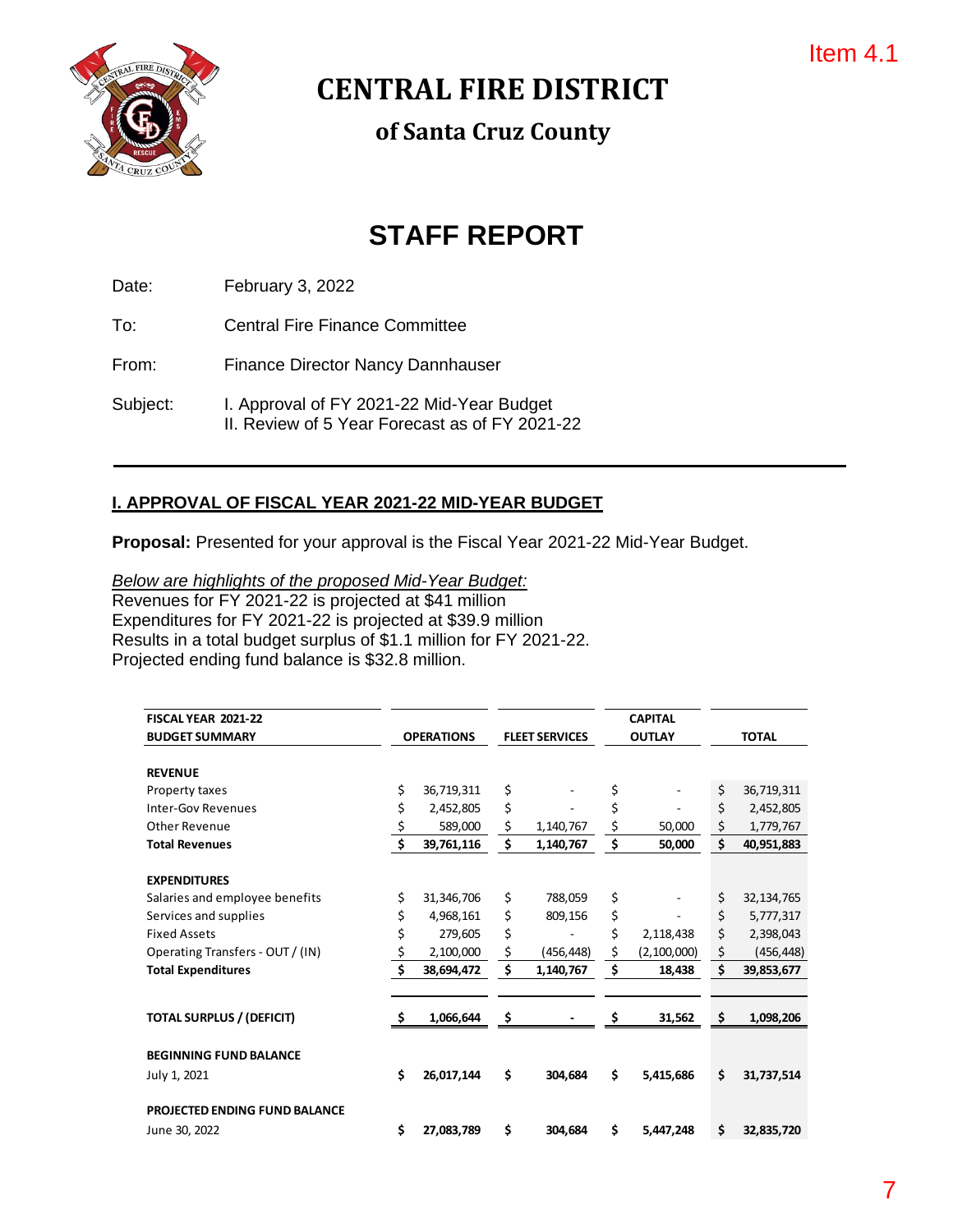**Background:** The changes reflected in the Mid-Year Budget is due to unanticipated revenue and expenditures throughout the year not included in the Final Budget.

Below is a summary of the budget changes. Total revenue increased \$1.7 million from the Final Budget. The increase was mainly due to \$1.9 million in strike team reimbursements. This increase in revenue was offset by \$2 million in expenditures due to an increase of \$829,473 in salary/benefits and strike team overtime. The increase of \$353,417 is related to services and supplies that need to be expensed this fiscal year. And last, is an increase of \$800,000 to operating transfers due to a revised capital replacement schedule that addresses the replacement of two stations over the next 10 years.

|                                  |    |               |                 | <b>Final vs Mid Year Budget</b> |    |               |            |
|----------------------------------|----|---------------|-----------------|---------------------------------|----|---------------|------------|
|                                  |    | Final         | <b>Mid Year</b> |                                 |    | Increase /    | Percentage |
| <b>OPERATIONS</b>                |    | <b>Budget</b> |                 | <b>Budget</b>                   |    | (Decrease)    | Change     |
| <b>REVENUES</b>                  |    | FY 2021-22    | FY 2021-22      |                                 |    | \$            | %          |
| Property taxes                   | \$ | 36,954,311    | Ś.              | 36,719,311                      | \$ | (235,000)     | $-0.64%$   |
| Inter-Gov Revenues               |    | 472,805       | Ś               | 2,452,805                       | Ś  | 1,980,000     | 418.78%    |
| Other Revenue                    |    | 629,000       | \$              | 589,000                         | \$ | (40,000)      | $-6.36%$   |
| <b>Total Revenues</b>            | S. | 38,056,116    | \$              | 39,761,116                      | \$ | 1,705,000     | 4.48%      |
| <b>EXPENDITURES</b>              |    |               |                 |                                 |    |               |            |
| Salaries and employee benefits   | \$ | 30,517,233    | \$              | 31,346,706                      | \$ | 829,473       | 2.72%      |
| Services and supplies            | \$ | 4,894,350     | Ś               | 5,247,766                       | \$ | 353,417       | 7.22%      |
| <b>Operating Transfers</b>       | \$ | 1,300,000     | \$              | 2,100,000                       | \$ | 800,000       | 61.54%     |
| <b>Total Expenditures</b>        | Ś. | 36,711,582    | \$              | 38,694,472                      | Ś. | 1,982,890     | 5.40%      |
|                                  |    |               |                 |                                 |    |               |            |
| <b>TOTAL SURPLUS / (DEFICIT)</b> | Ś  | 1,344,534     | \$              | 1,066,644                       | \$ | (277,890)     | -20.67%    |
|                                  |    |               |                 |                                 |    | $\sim$ $\sim$ |            |

|                                  | Final           |                          | <b>Mid Year</b> |           | Increase / |           | Percentage |
|----------------------------------|-----------------|--------------------------|-----------------|-----------|------------|-----------|------------|
|                                  | <b>Budget</b>   |                          | <b>Budget</b>   |           | (Decrease) |           | Change     |
| <b>FLEET SERVICES</b>            | FY 2021-22      |                          | FY 2021-22      |           | \$         |           | %          |
| <b>REVENUES</b>                  | \$<br>1,140,767 |                          | \$              | 1,140,767 | \$         |           | 0.00%      |
|                                  |                 |                          |                 |           |            | -         | 0.00%      |
| <b>EXPENDITURES</b>              |                 |                          |                 |           |            | -         | 0.00%      |
| Salaries and employee benefits   | \$              | 749.622                  | -S              | 788,059   | \$         | 38,437    | 5.13%      |
| Services and supplies            | \$              | 799,806                  | \$              | 809,156   | \$         | 9,350     | 1.17%      |
| Subsidized by District           |                 | (408,661)                | S               | (456,448) |            | (47, 787) | 11.69%     |
| <b>Total Expenditures</b>        |                 | 1,140,767                | \$              | 1,140,767 | S          |           | 0.00%      |
|                                  |                 |                          |                 |           |            |           |            |
| <b>TOTAL SURPLUS / (DEFICIT)</b> |                 | $\overline{\phantom{0}}$ |                 |           | Ś          |           | 0.00%      |

| <b>Subsidized by District</b> |            | 26%                    |                                  | 29%       |                          |                |                      |
|-------------------------------|------------|------------------------|----------------------------------|-----------|--------------------------|----------------|----------------------|
|                               |            | Final<br><b>Budget</b> | <b>Mid Year</b><br><b>Budget</b> |           | Increase /<br>(Decrease) |                | Percentage<br>Change |
| <b>CAPITAL OUTLAY</b>         | FY 2021-22 |                        | FY 2021-22                       |           |                          | \$             | %                    |
| <b>REVENUES</b>               |            |                        |                                  |           |                          |                |                      |
| Interest                      | \$         | 50,000                 | \$                               | 50,000    | \$                       | -              | $0.00\%$             |
| Other Revenue                 | \$         | ٠                      | \$                               |           |                          |                |                      |
| Sales of Fixed Assets         | \$         | ۰                      | \$                               |           |                          |                |                      |
| <b>Operating Transfers</b>    |            | 1,300,000              |                                  | 2,100,000 | \$                       | <i>800,000</i> | 61.54%               |
| <b>Total Revenues</b>         |            | 1,350,000              | \$                               | 2,150,000 | \$                       | 800,000        | 59.26%               |
|                               |            |                        |                                  |           |                          |                |                      |

| <b>Total Revenues</b>            | \$<br>1,350,000 | \$ | 2,150,000 | 800,000 | 59.26%      |
|----------------------------------|-----------------|----|-----------|---------|-------------|
|                                  |                 |    |           |         |             |
| <b>EXPENDITURES</b>              |                 |    |           |         |             |
| Capital Improvement              | \$<br>150,000   | S  | 150,000   | \$<br>- | 0.00%       |
| Capital Equipment                |                 | \$ |           |         | 0.00%       |
| Vehicle replacement              | 1,968,438       | \$ | 1,968,438 |         | 0.00%       |
| <b>Total Expenditures</b>        | \$<br>2,118,438 | \$ | 2,118,438 |         | 0.00%       |
|                                  |                 |    |           |         |             |
| <b>TOTAL SURPLUS / (DEFICIT)</b> | (768,438) \$    |    | 31,562    | 800,000 | $-104.11\%$ |
|                                  |                 |    |           |         |             |
| <b>TOTAL DISTRICT FUNDS</b>      |                 |    |           |         |             |
|                                  |                 |    |           |         |             |
| <b>TOTAL SURPLUS / (DEFICIT)</b> | \$<br>576.096   | Ś  | 1,098,206 | 522.110 | 90.63%      |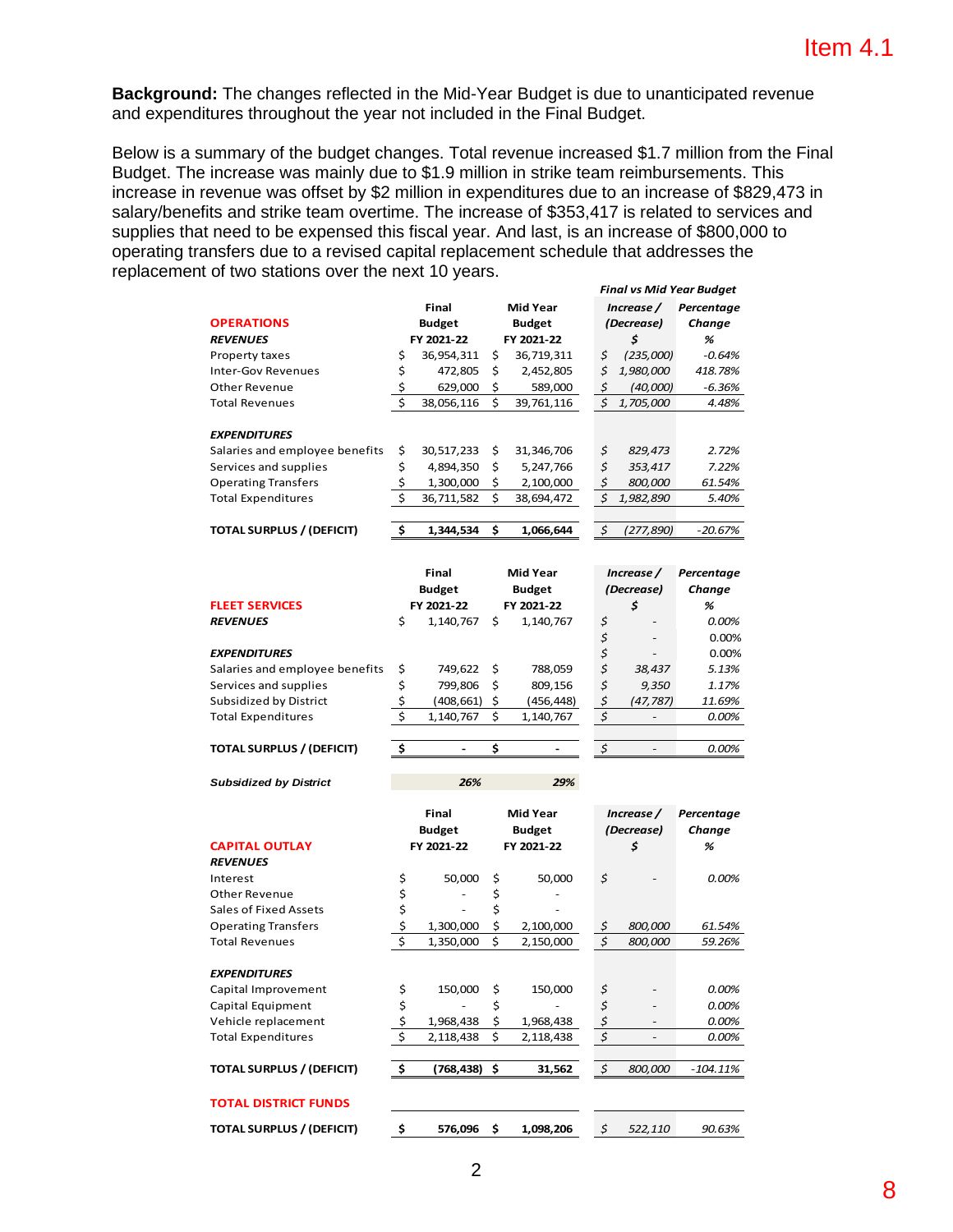**Cost Impacts:** Overall, the Final budget was projected at a surplus of \$576,096, however due to the inclusion of strike team reimbursements, the FY 2021-22 Mid-Year Budget is projected at a surplus of \$1.1 million or a positive change of \$522,110.

#### **II. REVIEW OF 5 YEAR FORECAST AS OF FY 2021-22**

**Proposal:** Review calculation of salary & benefits as a percentage of recurring revenue.

**Background:** The District's goal is to reflect a balance of recurring revenues allocated to salaries and benefits while maintaining services and supplies. A benchmark ratio is typically 85% dedicated to personnel cost with 15% to services and supplies.

**Cost Impacts:** Based on the 5-year Forecast, the District's projected ratio is 86.26% in FYE 2022. The incremental decrease to 84.07% in FYE 2027 is primarily due to the increase in revenue projected at 4% for the next two years, then gradual decrease to 2% in year 5. This does not include any future COLAs, but does forecast an increase in pension, healthcare, and worker's compensation cost.

|                                                       | <b>YEAR</b>      | 1                | 2             | 3            | 4             | 5            |
|-------------------------------------------------------|------------------|------------------|---------------|--------------|---------------|--------------|
|                                                       | <b>Mid Year</b>  | Projection       | Projection    | Projection   | Projection    | Projection   |
| FY 2021-22 Forecast as of February 10, 2022           | <b>Budget</b>    |                  |               |              |               |              |
| <b>REVENUES</b>                                       | FY 2021-22       | FY 2022-23       | FY 2023-24    | FY 2024-25   | FY 2025-26    | FY 2026-27   |
| <b>Recurring Revenue</b>                              |                  |                  |               |              |               |              |
| Projected Increases                                   | \$37,252,116     | \$38,742,201     | \$40,291,889  | \$41,500,646 | \$42,745,665  | \$43,600,578 |
| Percentage %                                          | 4.00%            | 4.00%            | 4.00%         | 3.00%        | 3.00%         | 2.00%        |
| <b>EXPENDITURES</b>                                   |                  |                  |               |              |               |              |
| <b>Salary and Employee Benefits</b>                   |                  |                  |               |              |               |              |
| Projected Regular Salary with .75% for step increases | \$13,956,195     | \$14,133,641     | \$14,239,643  | \$14,346,441 | \$14,454,039  | \$14,562,444 |
| Holiday, Taxes, Extra Help, EOY Accrued Pay Out etc.  | \$2,219,706      | \$2,236,354      | \$2,253,126   | \$2,270,025  | \$2,287,050   | \$2,304,203  |
| Projected Overtime                                    | \$3,074,384      | \$3,097,442      | \$3,120,673   | \$3,144,078  | \$3,167,659   | \$3,191,416  |
| <b>OPEB Contribution</b>                              | 622,406<br>s     | 672,343<br>Ŝ.    | 703.014<br>S. | 634.507<br>s | Ś.<br>564.625 | 582,159<br>s |
| PERS - Valuation Report as of 6/30/19                 | \$6,744,014      | \$7,227,237      | \$7,251,221   | \$7,492,348  | \$7,627,618   | \$7,774,032  |
| Health Benefit 5% Annual Increase (Historical Trend)  | \$3,887,324      | \$4.081.691      | \$4,285,775   | \$4.500.064  | \$4.725.067   | \$4,961,320  |
| Workers Comp projected 15% Annual Increase            | \$1,630,735      | \$1,875,345      | \$2,156,647   | \$2,480,144  | \$2,852,166   | \$3,279,991  |
| TOTAL SALARY AND EMPLOYEE BENEFITS                    | \$32,134,765     | \$33,324,053     | \$34,010,101  | \$34,867,607 | \$35,678,223  | \$36,655,566 |
|                                                       |                  |                  |               |              |               |              |
| <b>DIFFERENCE VERSUS REVENUES</b>                     |                  |                  |               |              |               |              |
| 85% of Revenue                                        | \$31,664,299     | \$32,930,871     | \$34,248,106  | \$35,275,549 | \$36,333,815  | \$37,060,492 |
| Difference (Negative Number = Spending Above Goal)    | (470, 466)<br>Ś. | Ŝ.<br>(393, 182) | 238,005<br>S  | Ś<br>407,942 | Ś<br>655,592  | 404,926<br>Ś |
| FINANCE GOAL 85/15 Percentage                         | 86.26            | 86.01            | 84.41         | 84.02        | 83.47         | 84.07        |
|                                                       |                  |                  |               |              |               |              |

**Recommendation:** The Finance Committee recommends that the Board of Directors approve the proposals as set forth in this Staff Report.

#### **Attachments:**

1. Mid-Year Budget Adjustments for Central Fire (Detail)